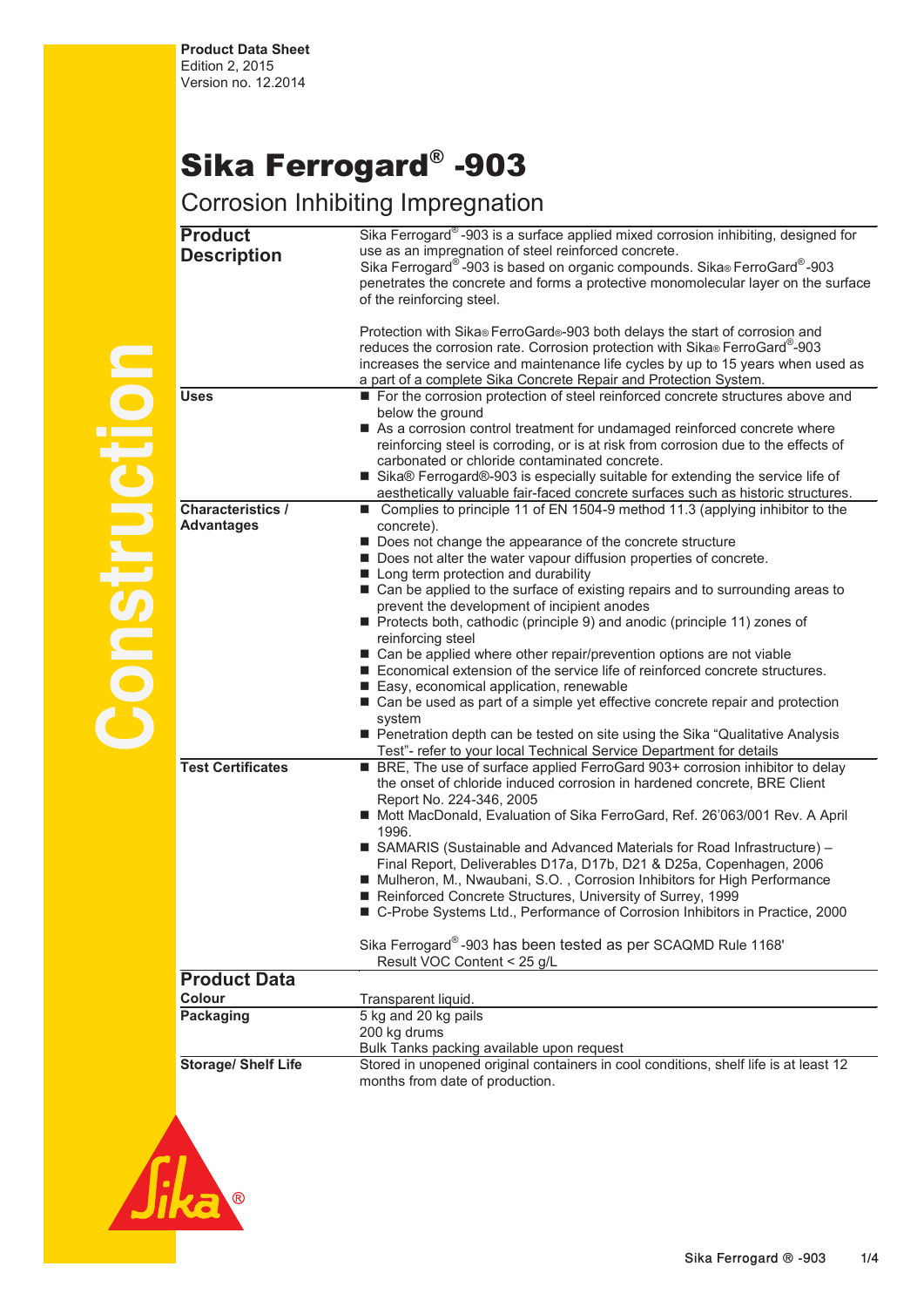## **Technical Data ity (20°C)** ~1.04 kg/I **Dens**  $Viscosity (20°C)$   $\sim$  24 mPas.s **pH-value** ̃~10 **Penetration Rate** Site surveys and experimental tests have shown that Sika® FerroGard®-903 can penetrate through concrete at a rate of a few millimetres per day and to a depth of approximately 25 to 40 mm in 1 month. This penetration rate can be faster or slower dependent on the porosity of the concrete. Sika® FerroGard®-903 penetrates through both liquid and vapour phase diffusion mechanisms. Note: If after application of Sika® FerroGard®-903, the concrete surface is coated with protective coatings (cement based, acrylic or impregnation) or hydrophobic impregnation, the rate of diffusion of the inhibitor is reduced but not stopped as the mechanism of diffusion liaises then only on the vapour phase. As concrete quality and permeability differ, it is recommended to perform some preliminary depth profile testing by the Sika "Qualitative Analysis" to assess the specific penetration rate. **Application Data Consumption** Total consumption 0.300 - 0.500 kg/m<sup>2</sup>. Minimum total quantity to be applied not less than  $0.300$  kg/m<sup>2</sup>. To assess project requirements, consumption and depth of penetration shall be checked on site using the Sika "Qualitative Analysis" – refer to the relevant method statement. The concrete shall be free from dust, loose material, surface contamination, existing renders, laitance, coatings, oil and other materials which reduce or prevent penetration. If the substrate is to be over-coated, the surface profile shall be sufficient to provide the required adhesion **Substrate Preparation** Delaminated, weak, damaged and deteriorated concrete shall be repaired using SikaTop® or Sika repair mortars. For fair-faced concrete or concrete to be further over-coated by coatings or hydrophobic impregnation, water blast the concrete surface with pressure (up to 18 MPa – 180 bars) For concrete surface to be further over-coated by cementitious material, roughen the surface using suitable abrasive blast cleaning techniques or high pressure water blasting (up to 60 MPa – 600 bars). For optimum penetration the substrate shall be allowed to dry out prior to the application of Sika® Ferrogard®-903. **Application Application Temperature** Substrate and ambient temperature min + 5 °C, max. + 35 °C. **Application Procedures** The number of coats to be applied depends on the absorbency of the substrate Normally 3 - 5 coats are needed to apply a total of 400 gr/m² which are required. **Application** Sika Ferrogard<sup>®</sup> -903 is supplied ready for use and may not be diluted. The product must be applied to saturation by brush, roller or low pressure hand-spray equipment. If possible do not apply in direct sunshine. **Application Method / Tools** Sika® FerroGard®-903 shall be applied to saturation by brush, roller, low pressure or airless spray equipment. After the application of the last coat, as soon as the surface become mat, do a low pressure water cleaning (water hose). The day after application, the treated surfaces shall be cleaned by pressure **Substrate Quality**

washing  $($  ~ 10 MPa – 100 bars).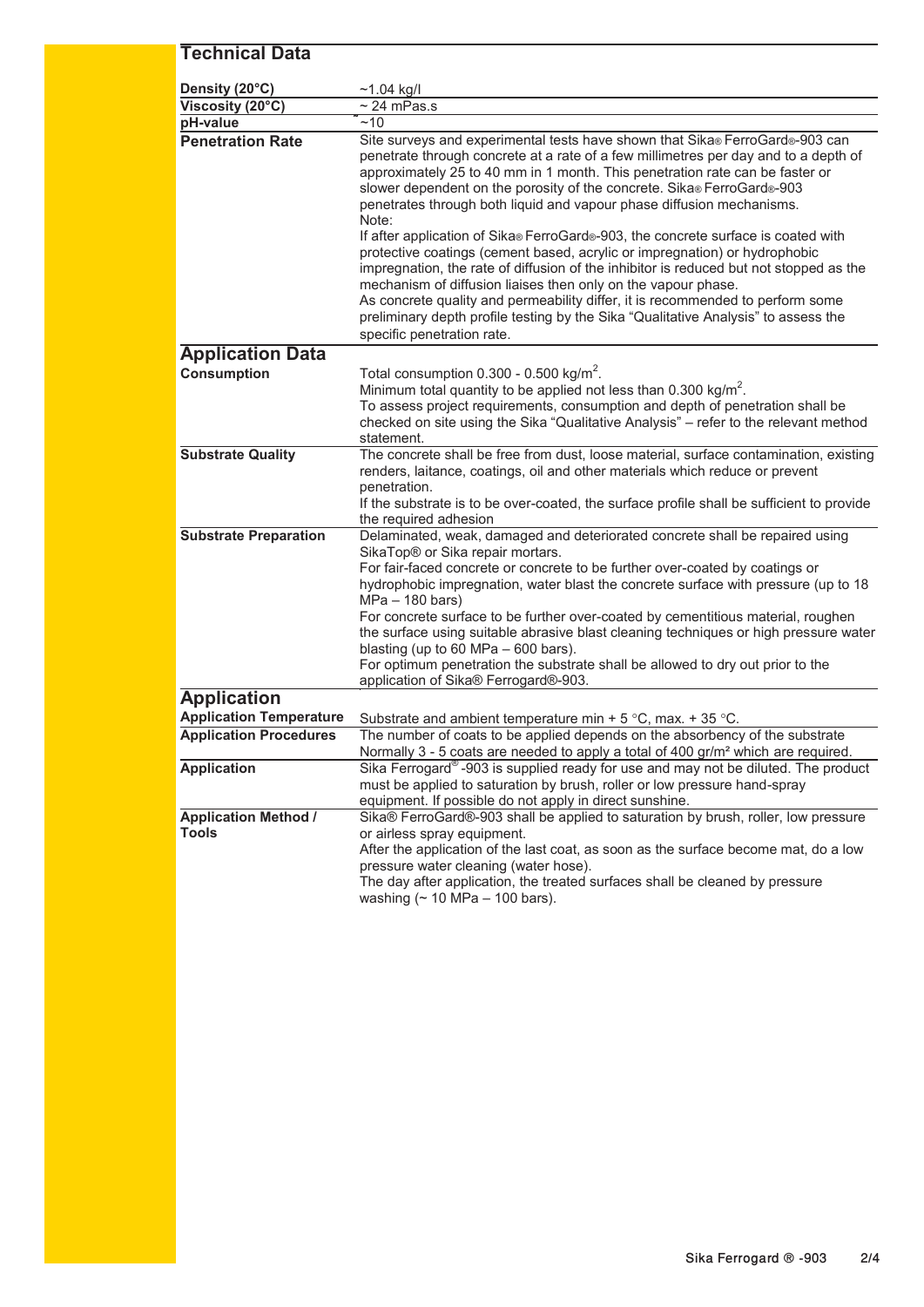| <b>Waiting Time /</b> | <b>Number of coats:</b>                                                                                                                                                      |
|-----------------------|------------------------------------------------------------------------------------------------------------------------------------------------------------------------------|
| Overcoatability       | This is dependent on the porosity and moisture content of the substrate and the<br>weather conditions.                                                                       |
|                       | <b>Vertical surfaces:</b>                                                                                                                                                    |
|                       | Normally, 2 to 3 coats are necessary to achieve the required consumption. In case                                                                                            |
|                       | of dense concrete, additional coats may be required.<br><b>Horizontal Surfaces:</b>                                                                                          |
|                       | Saturate surface by 1-2 coats, take care to avoid ponding.                                                                                                                   |
|                       | Waiting time between coats:<br>This is dependent on the porosity of the concrete and the weather conditions,                                                                 |
|                       | normally 1-6 hours. Allow the surface to dry out between coats to a matt damp                                                                                                |
|                       | appearance.<br><b>OVERCOATING:.</b>                                                                                                                                          |
|                       | When Sika® FerroGard®-903 is used within a patch repair or before a cementitious                                                                                             |
|                       | overlay, Sika repair or overlay system can then be used. Standard preparation<br>(prewetting) shall then be applied.                                                         |
|                       | When using a smoothing coat/pore filler over surface treated with Sika®                                                                                                      |
|                       | FerroGard®-903, products such as SikaTop®-121, Sikagard®-720 EpoCem® or                                                                                                      |
|                       | SikaTop®-Seal 107, etc can be used.<br>Cementitious levelling mortars shall only be used if there is a well prepared open                                                    |
|                       | textured surface that is completely cleaned of residue.                                                                                                                      |
|                       | If other Sika products are to be used, site trials are recommended to confirm                                                                                                |
|                       | preparation and suitability<br>If non Sika products are to be used, please contact the manufacturer technical                                                                |
|                       | department for confirmation of compatibility with Sika® FerroGard®-903+or                                                                                                    |
|                       | undertake compatibility and adhesion site trials.                                                                                                                            |
| Cleaning              | Use water to clean implements                                                                                                                                                |
| <b>Limitations</b>    | Do not apply when rain or frost is expected.                                                                                                                                 |
|                       | The following construction materials have to be protected from splashes of Sika®<br>FerroGard®-903+ during application:                                                      |
|                       | - Aluminium, copper, galvanised steel, marble and other similar natural stone                                                                                                |
|                       | Visible concrete defects (spalling, cracks etc) must be repaired using conventional                                                                                          |
|                       | repair methods (removal of delaminating or loose concrete, treatment of                                                                                                      |
|                       | reinforcement, reprofiling etc.)                                                                                                                                             |
|                       | Alternatively to the method described above, Sika® FerroGard®-903 can be                                                                                                     |
|                       | applied after repair works (but not overlay) has been carried out (after hardening of                                                                                        |
|                       | the repair material) – freshly repaired area might not need to be treated with the<br>inhibitor. If this is nevertheless done, lower diffusion is then expected at the zones |
|                       | that were repaired.                                                                                                                                                          |
|                       | Typical maximum chloride content at rebar level is 1% by weight of cement of free                                                                                            |
|                       | chloride ions (corresponding to 1.7% of sodium chloride). Above this limit,                                                                                                  |
|                       | according to site conditions and level of corrosion activities, increased consumption<br>of Sika® FerroGard®-903 can be considered. Trials and corrosion rate monitoring     |
|                       | to confirm consumption and effectiveness shall be carried out.                                                                                                               |
|                       | To provide efficient protection, concentration of Sika® FerroGard®-903 at rebar                                                                                              |
|                       | level shall be minimum 100ppm when measured by chromatography ionic -                                                                                                        |
|                       | detailed method available upon request.                                                                                                                                      |
|                       | Do not apply in tidal zones or to substrates saturated with water.                                                                                                           |
|                       | Avoid application in direct sun and/or strong wind and/or rain.                                                                                                              |
|                       | Do not apply to concrete in direct contact with drinking water.                                                                                                              |
|                       | Depending on substrate conditions, the application of Sika® FerroGard®-903 may<br>lead to a slight darkening of the surface. Proceed with preliminary testing.               |
|                       | All surface treatments are to be carried out using cold potable water.                                                                                                       |
|                       |                                                                                                                                                                              |
|                       |                                                                                                                                                                              |
|                       |                                                                                                                                                                              |
|                       |                                                                                                                                                                              |
|                       |                                                                                                                                                                              |
|                       |                                                                                                                                                                              |
|                       |                                                                                                                                                                              |